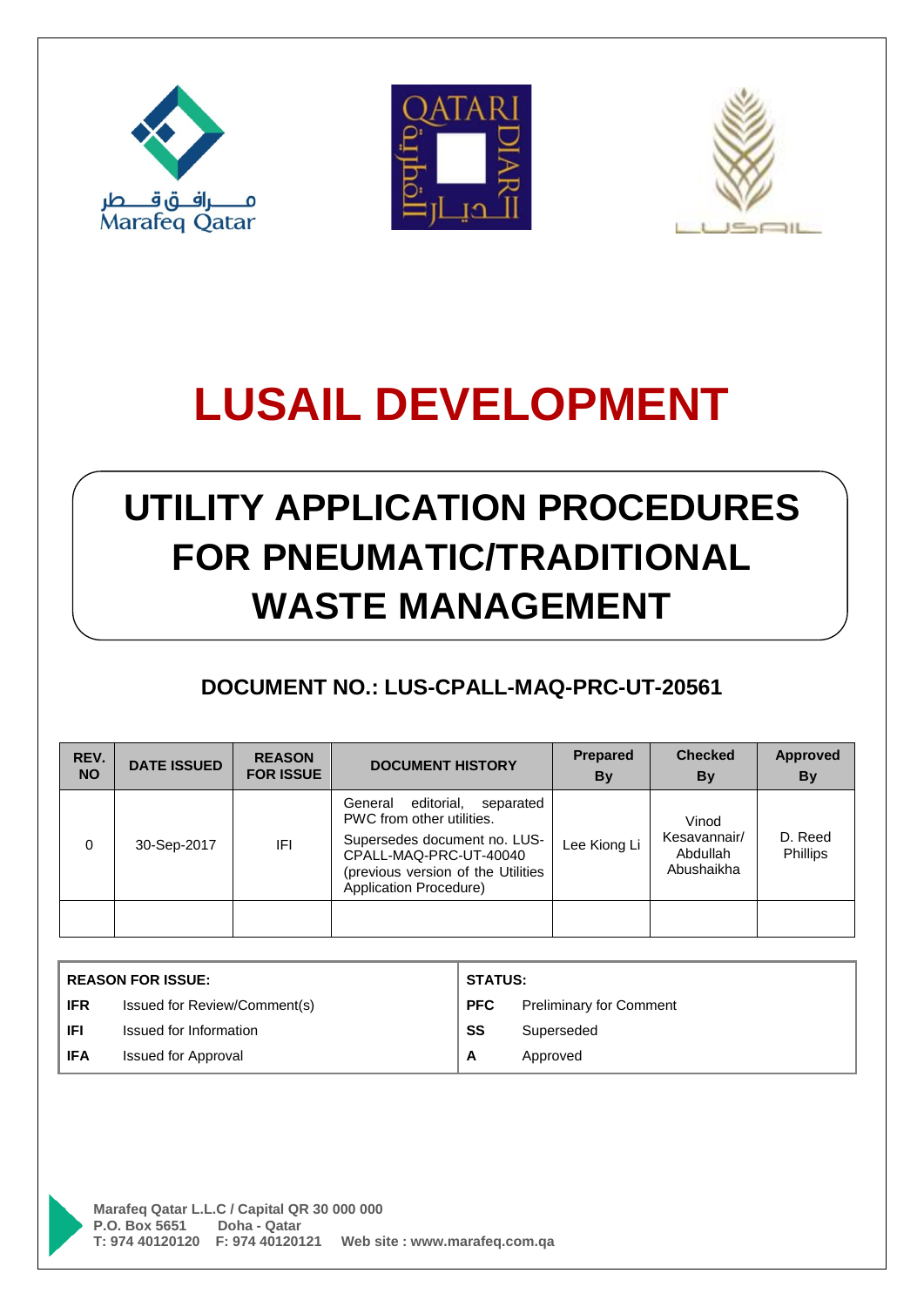



### **Contents**

| 4.  | <b>APPENDICES</b>                                   | 9                       |
|-----|-----------------------------------------------------|-------------------------|
| 3.5 | <b>PWC Installation and Inspection</b>              | 8                       |
| 3.4 | <b>PWC Method Statement</b>                         | 8                       |
| 3.3 | <b>PWC Material Submittals</b>                      | $\overline{7}$          |
| 3.2 | <b>PWC Detailed Design Stage</b>                    | $\overline{\mathbf{r}}$ |
| 3.1 | <b>PWC Preliminary Design Stage</b>                 | $6\phantom{1}6$         |
| 3.  | <b>PNEUMATIC &amp; TRADITIONAL WASTE MANAGEMENT</b> | 6                       |
| 2.  | <b>REGISTRATION AND REQUEST FOR INFORMATION</b>     | 6                       |
| 1.2 | <b>Nomenclature</b>                                 | 5                       |
| 1.1 | <b>Definitions</b>                                  | 4                       |
| 1.  | <b>INTRODUCTION</b>                                 | 3                       |

| Page 2 of 9 | Project Name: Lusail Development    | Utility Application Procedures for Pneumatic/Traditional<br>Waste Management |  |
|-------------|-------------------------------------|------------------------------------------------------------------------------|--|
|             | Doc. No. LUS-CPALL-MAQ-PRC-UT-20561 | Rev. No.: 00<br>Rev. Date: 30-09-2017                                        |  |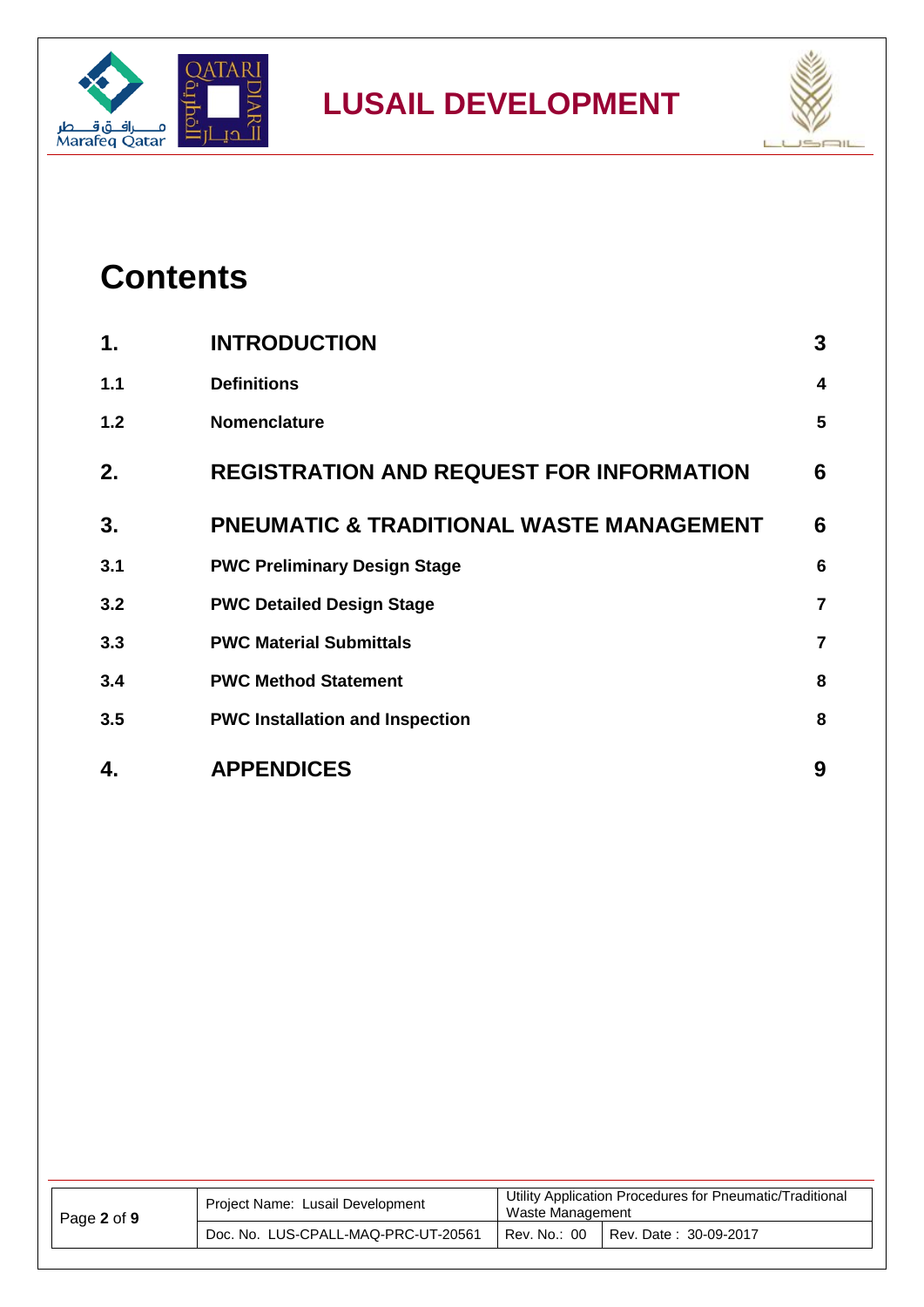



#### <span id="page-2-0"></span>**1. INTRODUCTION**

This document describes specifically the procedures for connecting the Customer's building to the Marafeq Pneumatic/Traditional Waste Management system. This document supersedes the previously issued "Utilities Application Procedure" document no. LUS-CPALL-MAQ-PRC-UT-40040 Rev 0.

The utility connection procedures for the other two utilities (District Cooling and Gas) are now described in separate documents specifically related to those utilities. The Customer shall follow the applicable "Utility Application Procedures" for connecting the Customer's building to District Cooling, Gas and Pneumatic/Traditional Waste Management systems.

The Customer shall follow the procedures of this document in compliance with Marafeq Pneumatic/Traditional Waste Management design guidelines and technical requirements listed in the below table. The Customer is fully responsible for the design and installation of the building side/sub-development.

| Document No.               | <b>Description</b>                                                                         |
|----------------------------|--------------------------------------------------------------------------------------------|
| LUS-CPALL-MAQ-SPE-UT-00008 | Pneumatic and Traditional Waste Management<br>System Design Guidelines for Sub-development |

**The Customer must coordinate with Marafeq in all of the following stages for Pneumatic/Traditional Waste Management system. The detailed requirements of each stage are covered in the next pages.**

- Registration and Request for Information
- Preliminary Design
- Detailed Design
- Material Submittals
- Final inspection of installation

The Customer should submit all submittals in soft copy (CD) unless otherwise specified. Marafeq review status will be issued to the assigned email address provided by the Customer.

Marafeq is holding a technical consultation on Sunday. One half hour allocated for each Customer and the Customer shall send a meeting request with agenda to Marafeq (email: [engineering@marafeq.com.qa\)](mailto:engineering@marafeq.com.qa) by latest two working days before holding the meeting.

| Page 3 of 9 | Project Name: Lusail Development    | Utility Application Procedures for Pneumatic/Traditional<br>Waste Management |                       |
|-------------|-------------------------------------|------------------------------------------------------------------------------|-----------------------|
|             | Doc. No. LUS-CPALL-MAQ-PRC-UT-20561 | Rev. No.: 00                                                                 | Rev. Date: 30-09-2017 |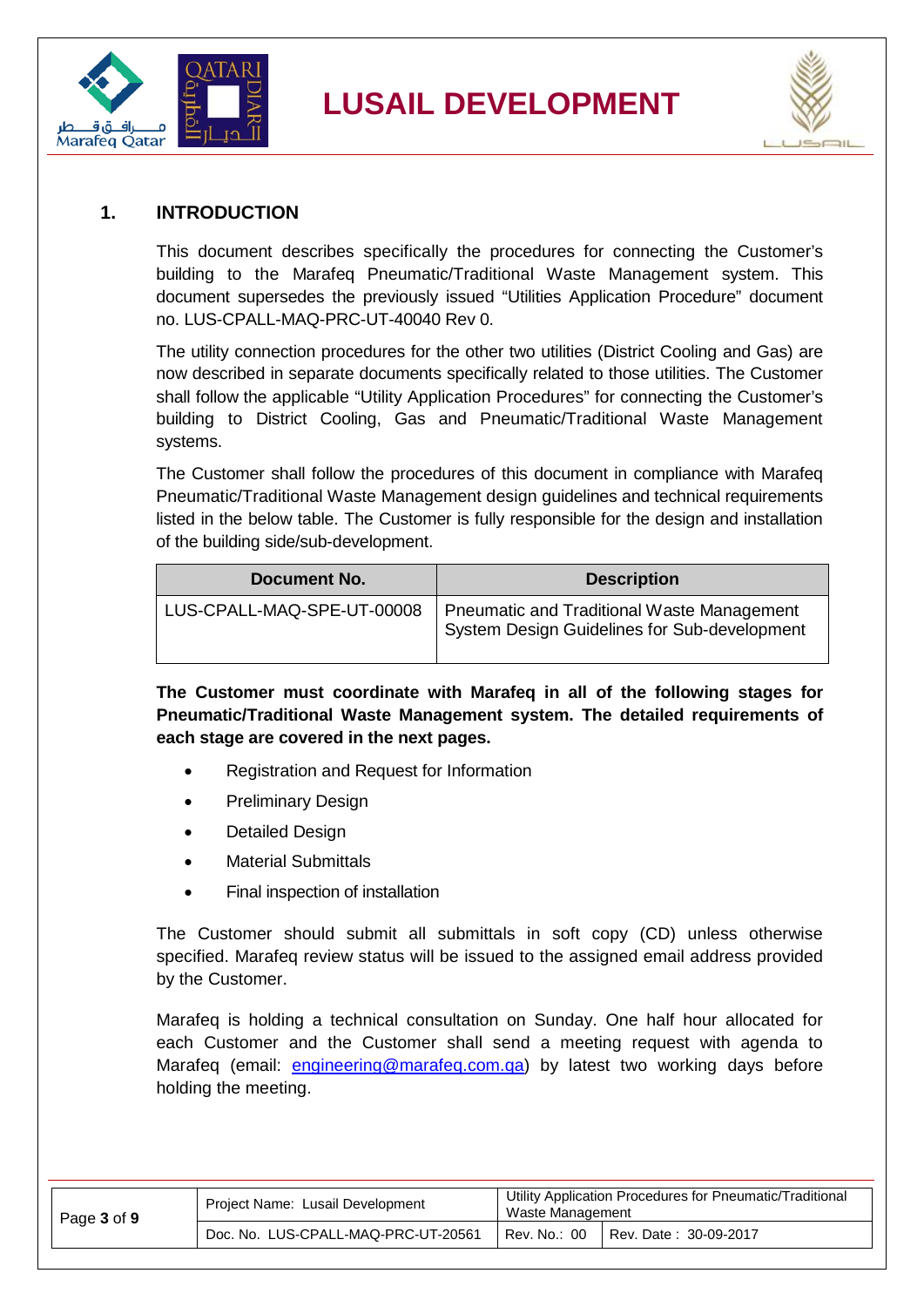



<span id="page-3-0"></span>

| 1.1 | <b>Definitions</b>         |                                                                                                                                                                                                                                         |
|-----|----------------------------|-----------------------------------------------------------------------------------------------------------------------------------------------------------------------------------------------------------------------------------------|
|     | Client                     | The Master Developer - Lusail Real Estate Development<br>Company (LREDC) or its appointed representative.                                                                                                                               |
|     | <b>LCAC</b>                | Lusail City Administration Complex.                                                                                                                                                                                                     |
|     | Marafeq                    | The Utility Company which provides District Cooling, Gas and<br>Pneumatic/Traditional Waste Management Services and carry<br>out design reviews and inspection services for Gas and<br>Pneumatic/Traditional Waste Management Services. |
|     | Contractor                 | The Organization or its appointed representative, responsible<br>for execution of the works.                                                                                                                                            |
|     | Customer                   | The Owner of building or his representative.                                                                                                                                                                                            |
|     | <b>Building Consultant</b> | The Consultant employed by the owner and who is responsible<br>for design development.                                                                                                                                                  |
|     | Native files               | The original format that was used prior to conversion to PDF<br>format; like, AutoCAD, Excel, Word, etc.                                                                                                                                |
|     | Sub-developer              | Used interchangeably with Customer                                                                                                                                                                                                      |

| Page 4 of 9 | Project Name: Lusail Development    | Utility Application Procedures for Pneumatic/Traditional<br>Waste Management |                       |
|-------------|-------------------------------------|------------------------------------------------------------------------------|-----------------------|
|             | Doc. No. LUS-CPALL-MAQ-PRC-UT-20561 | Rev. No.: 00                                                                 | Rev. Date: 30-09-2017 |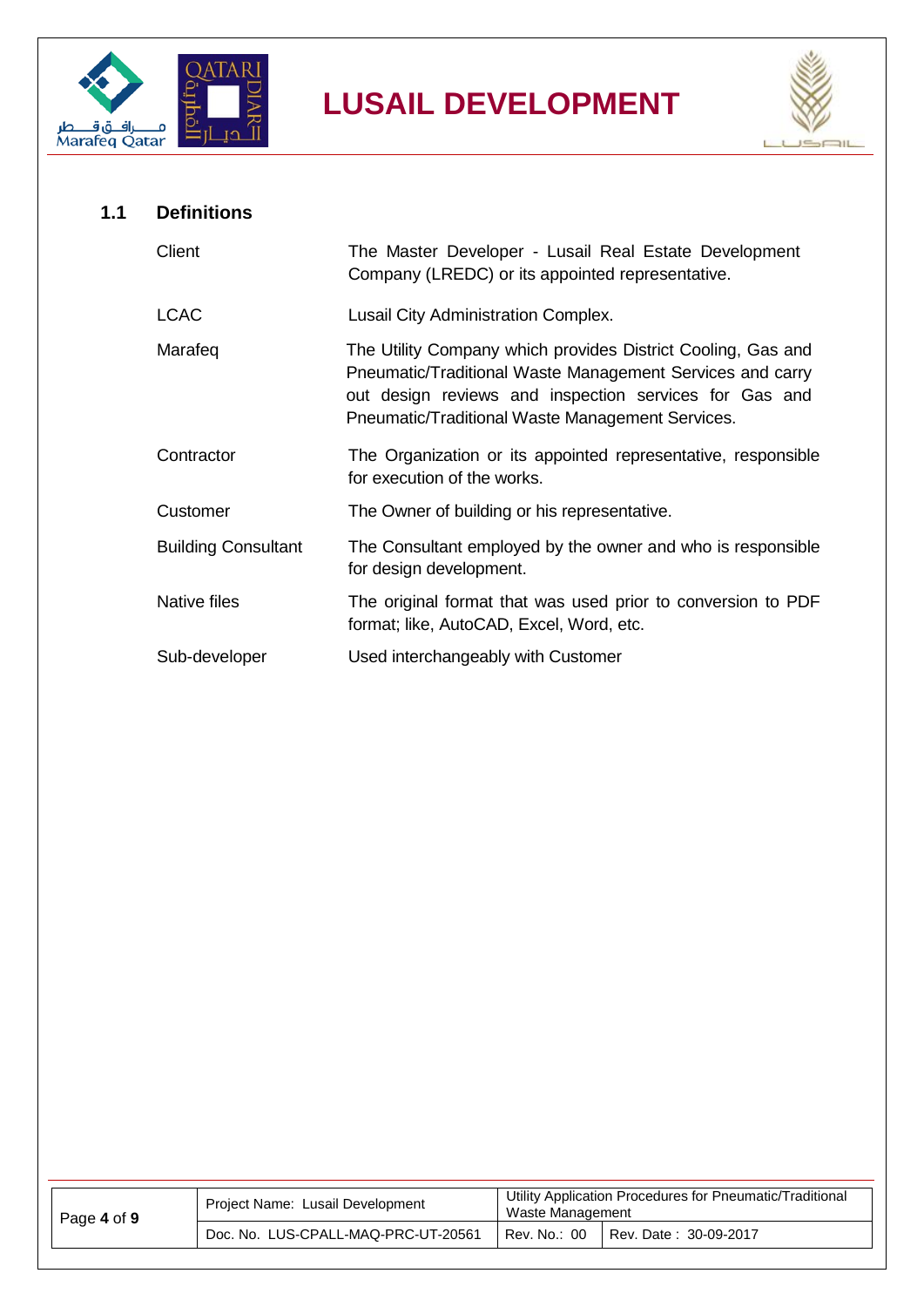



#### <span id="page-4-0"></span>**1.2 Nomenclature**

This document describes the guidelines to the nomenclature to be followed while providing a document number to a document, like Technical Submittals or Inspection Requests that are to be submitted to Marafeq Qatar. The customer has to strictly follow the guidelines as listed out in the table below and described further.

| SI.<br>No. | <b>Document Number (Nomenclature)</b>          | Type of<br><b>Document</b>                                                       |
|------------|------------------------------------------------|----------------------------------------------------------------------------------|
| 1          | LUS-MAQ-(CUSTOMER ID)-INR-(UTILITY)-00XX-RevXX | Inspection Request                                                               |
| 2          | LUS-MAQ-(CUSTOMER ID)-PDS-(UTILITY)-00XX-RevXX | <b>Preliminary Design</b>                                                        |
| 3          | LUS-MAQ-(CUSTOMER ID)-DDS-(UTILITY)-00XX-RevXX | Detailed Design                                                                  |
| 4          | LUS-MAQ-(CUSTOMER ID)-MTS-(UTILITY)-00XX-RevXX | <b>Material Submittal</b>                                                        |
| 5          | LUS-MAQ-(CUSTOMER ID)-GEN-(UTILITY)-00XX-RevXX | General (All other<br>submittals like design<br>conformance application<br>etc.) |

The values mentioned within the closed brackets will change according to the customer and the requirement whereas the 00XX represents the number of the document which will start from 0001 and then move on in the ascending order. The revision number (RevXX) has to be maintained depending on how many times the document has been resubmitted. The first submission will always have a revision, Rev00.

[For example, if a customer with customer ID MQ100, wants to raise an Inspection Request for PWC, for a joint that was rejected once in the first INR, the document number should be as follows: LUS-MAQ-MQ100-INR-PWC-0001-Rev01]

The customer should also ensure that for each type of submittal the numbering starts from 0001, irrespective of whether 0001 has already been used for another type of submittal.

| Page 5 of 9 | Project Name: Lusail Development    | Utility Application Procedures for Pneumatic/Traditional<br>Waste Management |                       |
|-------------|-------------------------------------|------------------------------------------------------------------------------|-----------------------|
|             | Doc. No. LUS-CPALL-MAQ-PRC-UT-20561 | Rev. No.: 00                                                                 | Rev. Date: 30-09-2017 |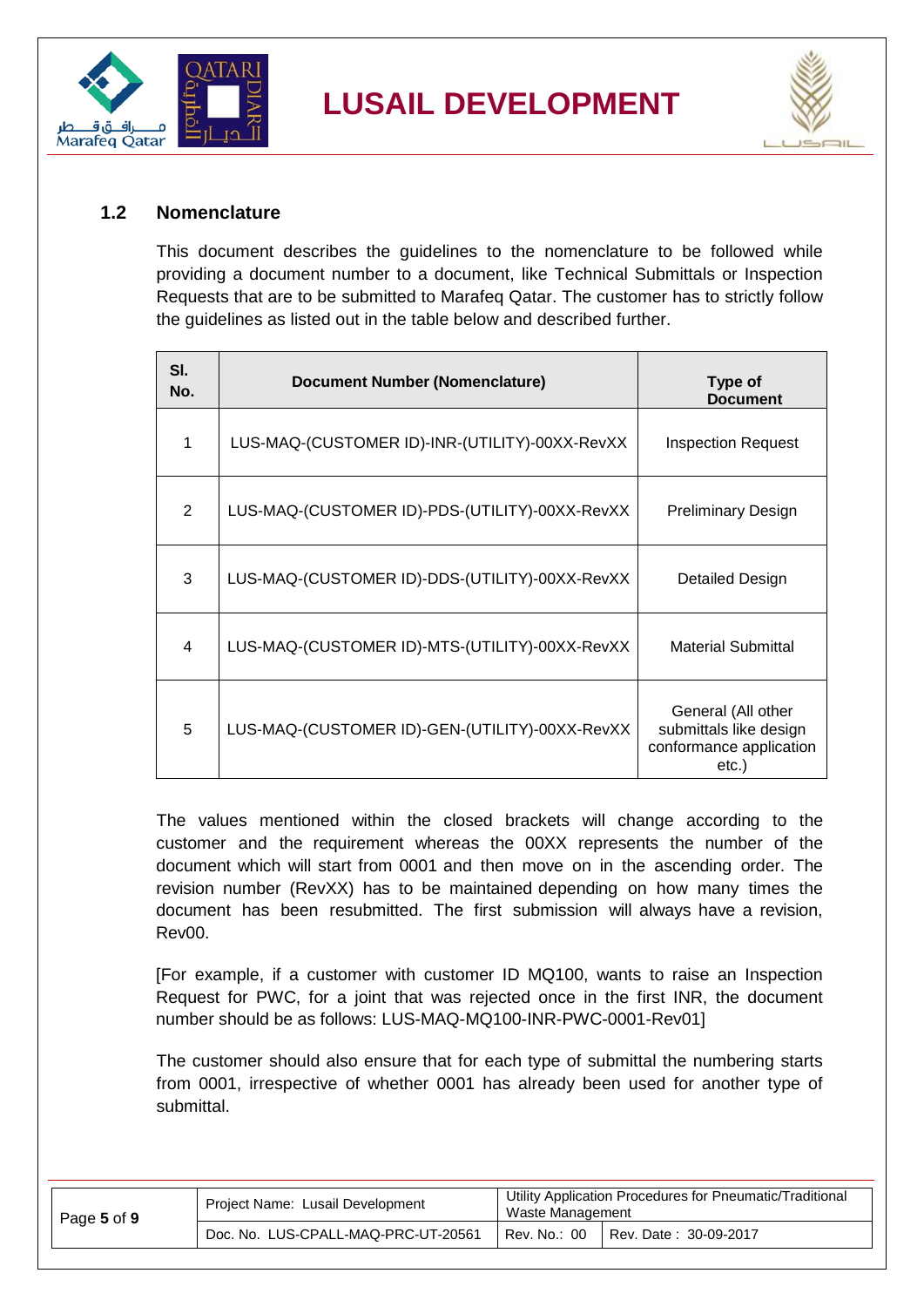



[For example; a customer has to raise his first Inspection Request as LUS-MAQ-MQ100-INR-PWC- 0001-Rev00, even if he already has a submittal for Detail Design Drawing as LUS-MAQ-MQ100-DDS-PWC-0001-Rev00, because they are two separate types of documents.]

The customer has to always ensure that when an already commented document is resubmitted, it should contain the same nomenclature as the original document with the only change being in the revision number. If an already commented document is resubmitted as a new document, with new number, the document will be non-compliant and rejected immediately without comment. All changes shall be noted with number and revision clouds. Failure to comply will result in the submittal being non-compliant and returned immediately without comment.

#### <span id="page-5-0"></span>**2. REGISTRATION AND REQUEST FOR INFORMATION**

The Customer should complete the registration form (Application No. 1) as provided in Appendices by specifying the utility (Pneumatic/Traditional Waste Management system) details and submit to Marafeq (email: [customer.service@marafeq.com.qa\)](mailto:customer.service@marafeq.com.qa).

In parallel with the above registration, Customer shall complete other Applications (from 2 to 4) as provided in Appendices and to submit Marafeq (email: [engineering@marafeq.com.qa\)](mailto:engineering@marafeq.com.qa) for each stages as required.

For the purpose of design calculations, the Customer may request the allocated utility (Pneumatic Waste Collection) pipe sizes for the building by completing Application No. 2 and submitting to Marafeq. The Marafeq will provide the required information's within five working days from the date of receiving the application.

#### <span id="page-5-1"></span>**3. PNEUMATIC & TRADITIONAL WASTE MANAGEMENT**

#### <span id="page-5-2"></span>**3.1 PWC Preliminary Design Stage**

Marafeq review only the Discharge Valve (DV) room location after receiving the following submittals from the Customer.

- 1. Application No. 3 as provided in Appendices to be completed by the Customer.
- 2. Building site plan drawing.
- 3. Architectural layout drawing showing the DV room location.

| Page 6 of 9 | Project Name: Lusail Development    | Utility Application Procedures for Pneumatic/Traditional<br>Waste Management |                         |  |
|-------------|-------------------------------------|------------------------------------------------------------------------------|-------------------------|--|
|             | Doc. No. LUS-CPALL-MAQ-PRC-UT-20561 | Rev. No.: 00                                                                 | i Rev. Date: 30-09-2017 |  |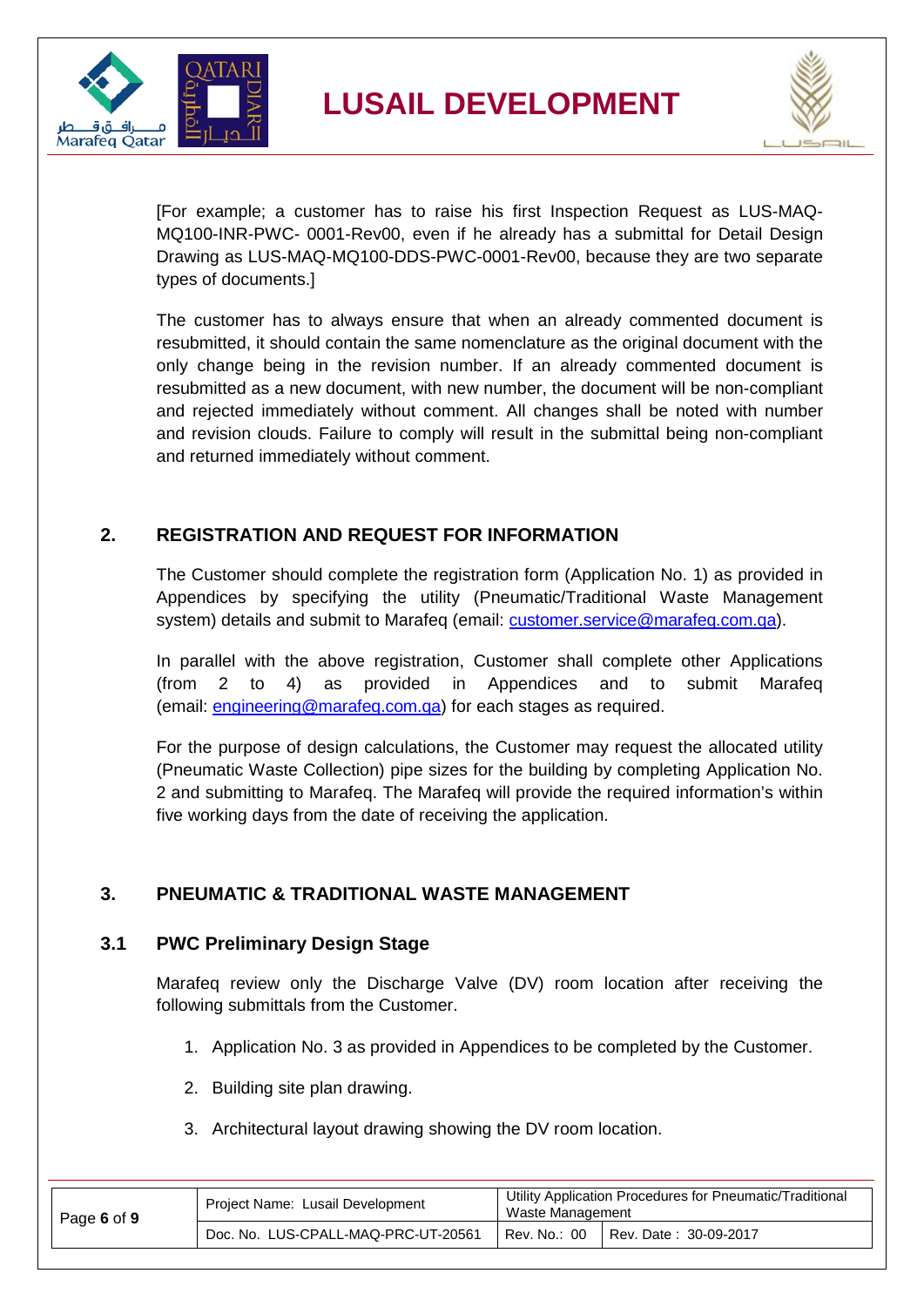



4. PWC design conformance application duly signed and stamped by the Customer.

Drawings and documents must be submitted in softcopy (CD) both PDF and editable format (AutoCAD, MS Word, Excel, etc.).

Marafeq will provide the review status on Preliminary Design submittal within ten working days from the date of receiving the submittal.

After final Preliminary Design approval, the Customer should submit for record purposes one hardcopy A1 size for Marafeq stamp.

#### <span id="page-6-0"></span>**3.2 PWC Detailed Design Stage**

The Customer should submit the Pneumatic/Traditional Waste Management submittals for Marafeq's review comprising of following:

- 1. Application No. 3 as provided in Appendices to be completed by the Customer.
- 2. PWC piping detailed layout and section drawing including pipe network, compressed air system, control cable system and DV room details. The drawing should indicate the limit of works at the plot boundary connection.
- 3. Garbage chute detail drawing indicating waste inlet volume control hopper door and chute diameter. (For information only)
- 4. Compliance statement to Marafeq's guidelines signed and stamped by the Customer.

Drawings and documents must be submitted in softcopy (CD) both PDF and editable format (AutoCAD, MS Word, Excel, etc.).

Marafeq will provide the review status on Detailed Design submittal within 10 working days from the date of receiving the submittal and receiving the payment from Customer for design review.

After final Detailed Design approval, the Customer should submit for record purposes one hardcopy A1 size for Marafeq stamp

#### <span id="page-6-1"></span>**3.3 PWC Material Submittals**

In this stage the Customer should submit the following:

- 1. Application No. 3 as provided in Appendices to be completed by the Customer.
- 2. Material submittals for PWC equipment only.

| Page 7 of 9 | Project Name: Lusail Development    | Utility Application Procedures for Pneumatic/Traditional<br>Waste Management |                       |
|-------------|-------------------------------------|------------------------------------------------------------------------------|-----------------------|
|             | Doc. No. LUS-CPALL-MAQ-PRC-UT-20561 | Rev. No.: 00                                                                 | Rev. Date: 30-09-2017 |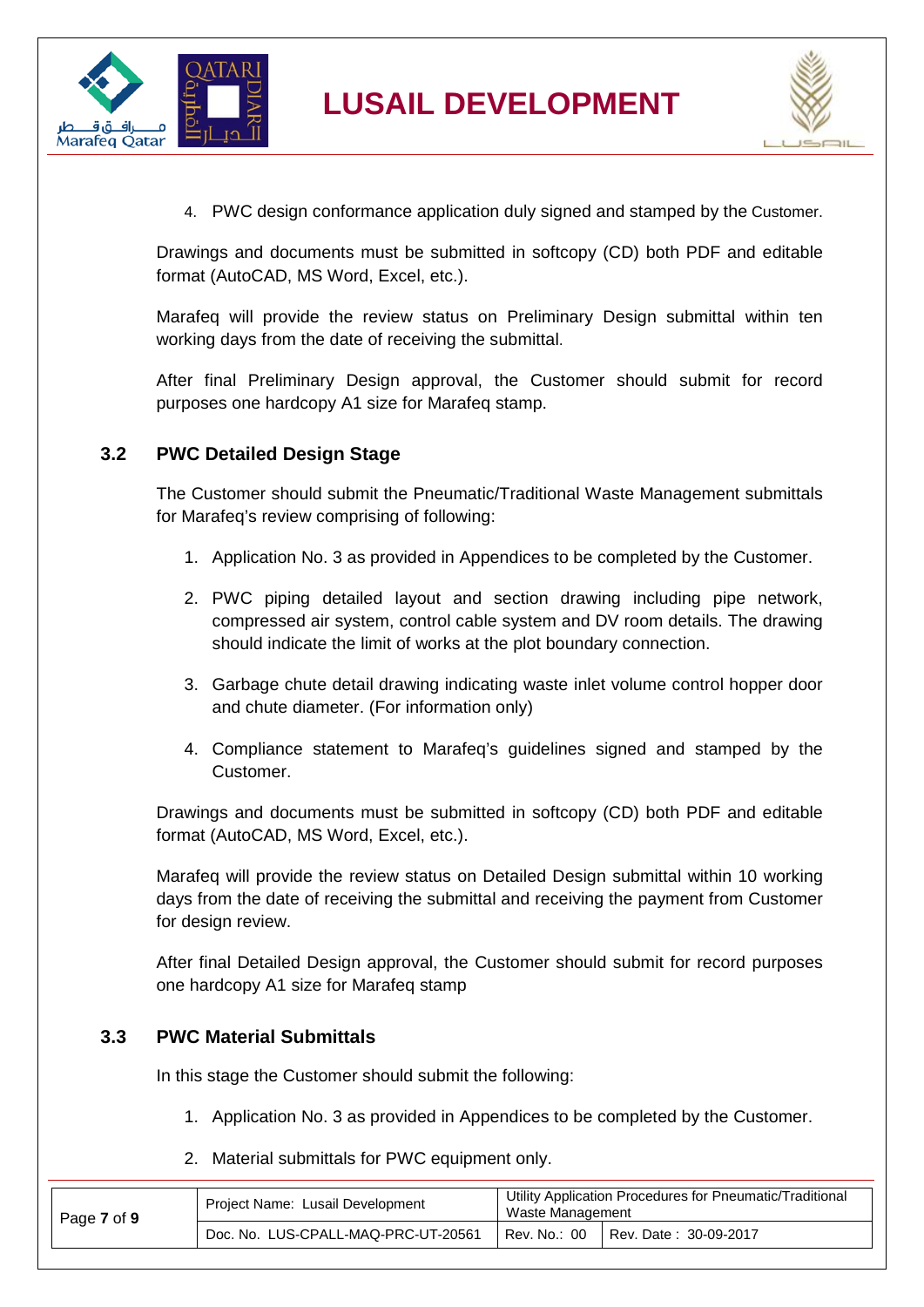



#### <span id="page-7-0"></span>**3.4 PWC Method Statement**

All method statement shall be approved by the Customer's building consultant.

#### <span id="page-7-1"></span>**3.5 PWC Installation and Inspection**

The Customer shall complete the Inspection Request Form (Application No. 4) as provided in Appendices for every inspection to be made and submit to Marafeq by latest five working days before the inspection date.

The inspection must be verified by the Building Consultant prior to Marafeq's inspection. Marafeq shall inspect the requirement for PWC installation works for the following:

#### **Initial inspection:**

- 1. Reinforce concrete floor and wall opening for PWC pipe passage.
- 2. Brick wall opening for PWC pipe passage.
- 3. Builders work requirement for DV room, including MEP works.

#### **Final inspection of pipe works and DV room:**

- 1. Marafeq will conduct a final inspection after equipment, components and piping are installed and connected. A snag list will be issued to the Customer.
- 2. The Customer shall submit to Marafeq the following:
	- Pressure testing results for PWC pipe network, including weld joints radiography and pipe internal CCTV inspections
	- Compressed air system test results for pressure loss.
	- I/O test results for individual components cables to the control box.
	- Installation compliance statement signed by equipment suppliers.
	- As-built drawings.

Marafeq will issue a PWC Conformance Certificate after all payments and above referred documents are received and final inspection is satisfied.

| Page 8 of 9 | Project Name: Lusail Development    | Utility Application Procedures for Pneumatic/Traditional<br>Waste Management |                       |  |
|-------------|-------------------------------------|------------------------------------------------------------------------------|-----------------------|--|
|             | Doc. No. LUS-CPALL-MAQ-PRC-UT-20561 | Rev. No.: 00                                                                 | Rev. Date: 30-09-2017 |  |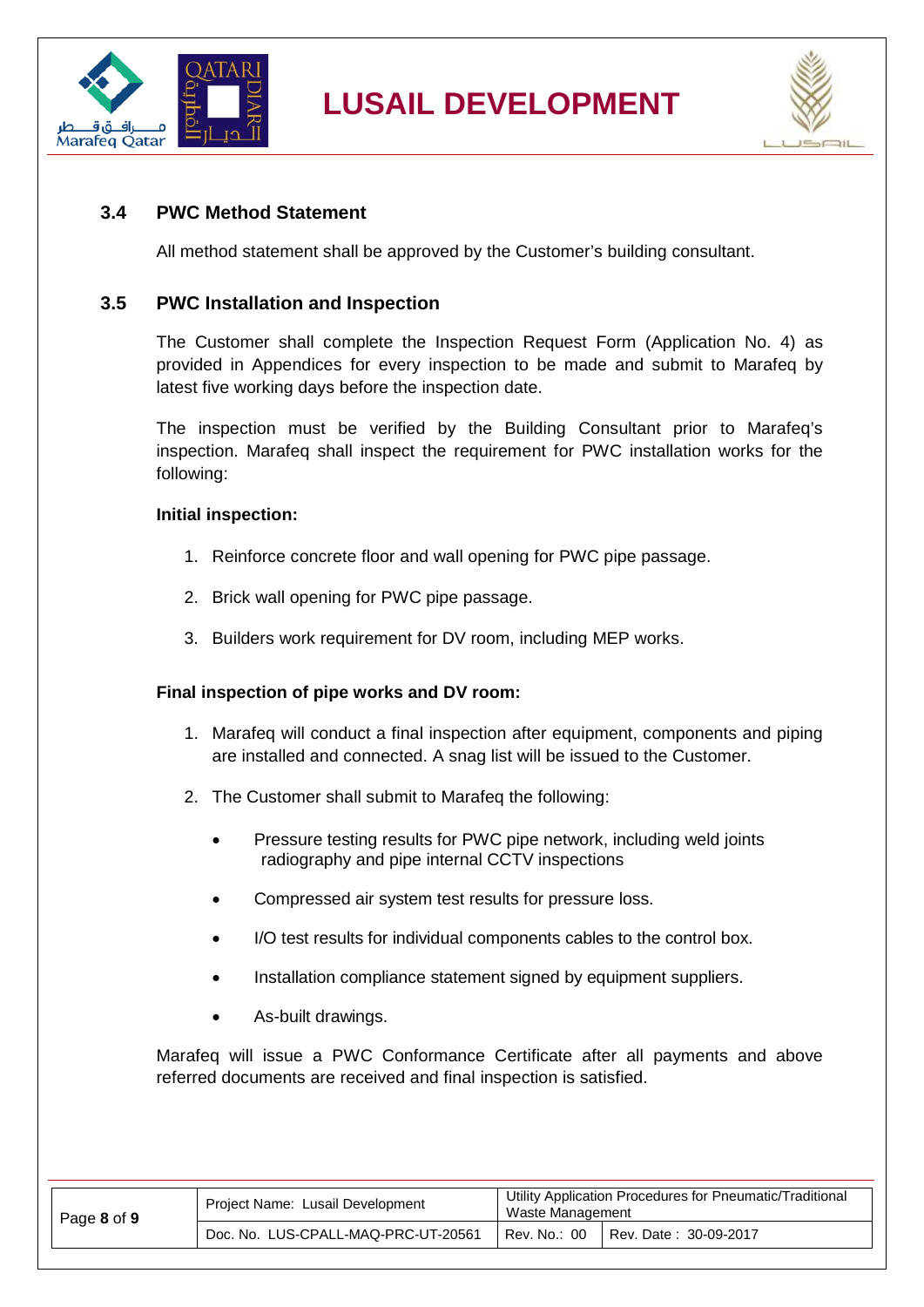



#### <span id="page-8-0"></span>**4. APPENDICES**

**Application No. 1 Registration Form Application No. 2 Request for Information Application No. 3 Pneumatic/Traditional Waste Management Application No. 4 Inspection Request Form**

| Page 9 of 9 | Project Name: Lusail Development    | Utility Application Procedures for Pneumatic/Traditional<br>Waste Management |  |
|-------------|-------------------------------------|------------------------------------------------------------------------------|--|
|             | Doc. No. LUS-CPALL-MAQ-PRC-UT-20561 | Rev. No.: 00<br>Rev. Date: 30-09-2017                                        |  |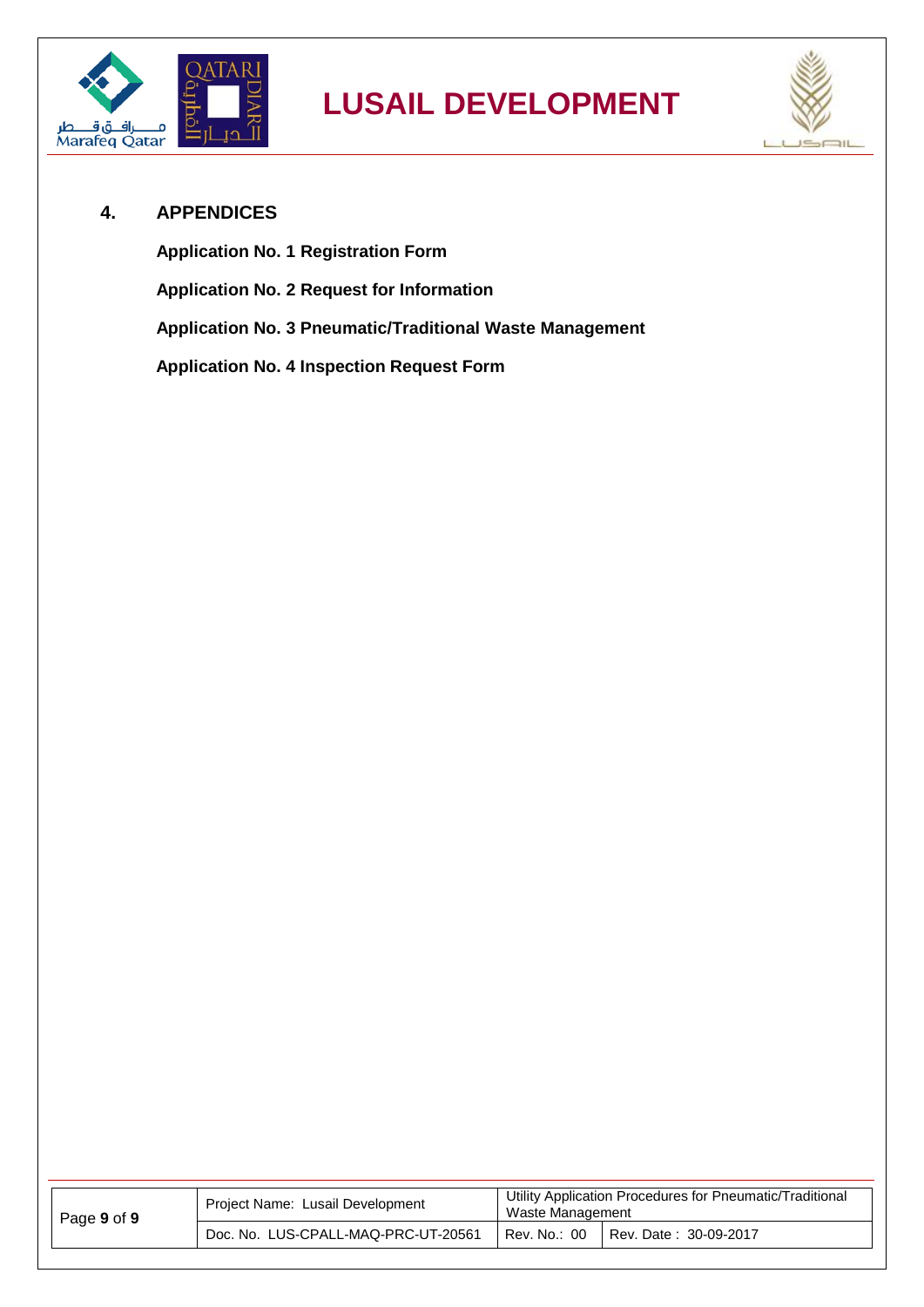

| <b>APPLICATION NO.1: REGISTRATION FORM</b>                                     |                                                | عميل طلب تسجيل                                         |  |  |
|--------------------------------------------------------------------------------|------------------------------------------------|--------------------------------------------------------|--|--|
| <b>Land Details</b>                                                            |                                                | تاريخ الطلب                                            |  |  |
| <b>Application Date</b>                                                        |                                                | الطلب تاريخ                                            |  |  |
| <b>Municipality Application Number</b>                                         |                                                | رقم طلب بلدية الظعاين                                  |  |  |
| <b>Plot Number</b>                                                             |                                                | رقم القطعة                                             |  |  |
| <b>Plot Type and Use</b>                                                       |                                                | رقم القطعه والإستخدام                                  |  |  |
| <b>Requested Utility</b>                                                       | <b>Pneumatic/ Traditional Waste Management</b> | الخدمة المطلوبه                                        |  |  |
| <b>Expected Connection Date</b>                                                |                                                | لتاريخ المتوقع لتوصيل الخدمة                           |  |  |
| <b>Type of Customer:</b><br>□Company □ Individual<br>$\Box$ Information Update |                                                | نوعالعهل:<br>شركة تشخصي □<br>تتحيث علىومات عهيل        |  |  |
| <b>Owner Name</b>                                                              |                                                | اسم المالك                                             |  |  |
| C.R NO. OR Owner ID No.                                                        |                                                | رقم السجل التجاري أو الرقم<br>الشخصية                  |  |  |
| <b>C.R Expiry Date OR Owner ID</b><br><b>Expiry Date</b>                       |                                                | تاريخ انتهاء السجل التجارى أوالبطاقة<br>الشخصية للمالك |  |  |
| <b>Authorized Person Name</b>                                                  |                                                | اسم المخول بالتوقيع                                    |  |  |
| <b>Mobile</b>                                                                  |                                                | الهاتف الجوال                                          |  |  |
| <b>Land Line Phone Number</b>                                                  |                                                | رقم الهاتف الأرضى                                      |  |  |
| P.O. Box                                                                       |                                                | صندوق البريد                                           |  |  |
| <b>Email</b>                                                                   |                                                | البريد الإلكتروني                                      |  |  |
| <b>Owner OR Authorized</b><br><b>Signature</b>                                 |                                                | توقيع المالك أو المخول بالتوقيع                        |  |  |
| <b>Company Stamp</b>                                                           |                                                | ختم الشركة                                             |  |  |
| <b>CONSULTANT</b>                                                              |                                                | الإستشارى                                              |  |  |
| <b>Company Name</b>                                                            |                                                | اسم الشركة                                             |  |  |
| C.R No.                                                                        |                                                | رقم السجل التجا <i>ر ي</i>                             |  |  |
| <b>C.R Expiry Date</b>                                                         |                                                | تاريخ انتهاء السجل التجارى                             |  |  |
| <b>Name Authorized Person</b>                                                  |                                                | اسم المخول بالتوقيع                                    |  |  |
| <b>Contact Person</b>                                                          |                                                | اسم المسؤول                                            |  |  |
| <b>Mobile</b>                                                                  |                                                | الهاتف الجوال                                          |  |  |
| <b>Land Line Phone Number</b><br>P.O. Box                                      |                                                | رقم الهاتف الأرضى                                      |  |  |
| <b>Email</b>                                                                   |                                                | صندوق البريد                                           |  |  |
| <b>Authorized Person Signature</b>                                             |                                                | البريد الإلكترون <i>ي</i><br>توقيع المخول بالتوقيع     |  |  |
| <b>Company Stamp</b>                                                           |                                                | ختم الشركة                                             |  |  |

Attachment: **A. Individual:** 1. ID Copy both sides 2. Proof of ownership **B. Companies:** 1. C.R Copy 2. Computer ID Copy 3. ID of Authorized Signatory

.Note: If the consultant was changed or terminated prior to the completion of the project, the owner shall update Marafeq Qatar immediately.<br>في حال تم انهاء خدمات الإستشاري :ملاحظه المذكور أعلاه من أعمال المشروع أو تغييره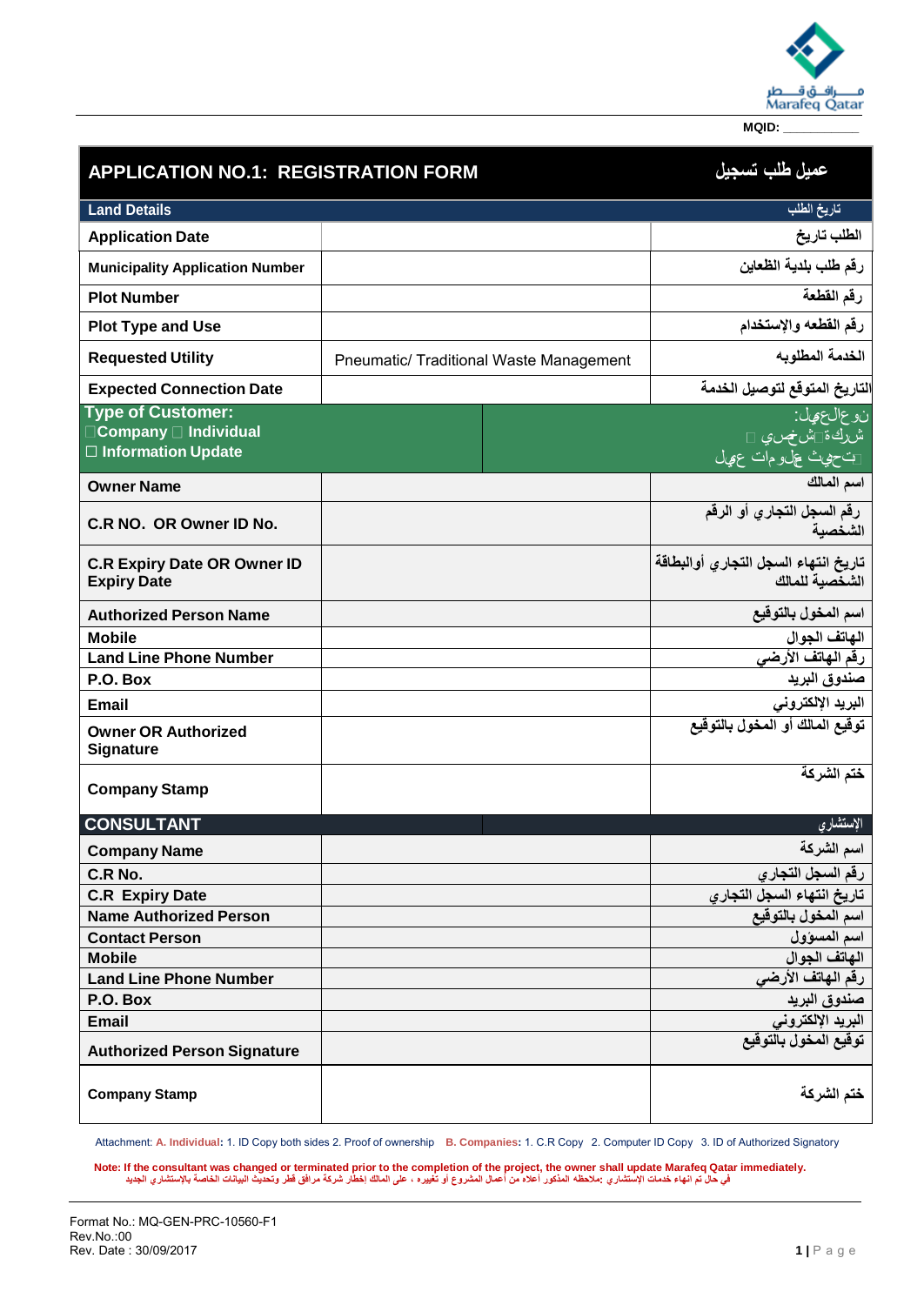

#### **APPLICATION NO. 2: REQUEST FOR INFORMATION**

**CUSTOMER ID:** \_\_\_\_\_\_\_\_\_\_\_\_\_\_\_\_\_\_\_\_\_\_ **DATE:**\_\_\_\_\_\_\_\_\_\_\_\_\_\_\_\_\_

**PLOT NO.:** 

| UTILITY TYPE | For Marafeq use only |
|--------------|----------------------|
| <b>PWC</b>   | <b>Pipe Size:</b>    |

| Date:                               | Date:                                  |
|-------------------------------------|----------------------------------------|
|                                     |                                        |
|                                     |                                        |
| (Signature and Stamp of Consultant) | (Signature and stamp of Marafeq Qatar) |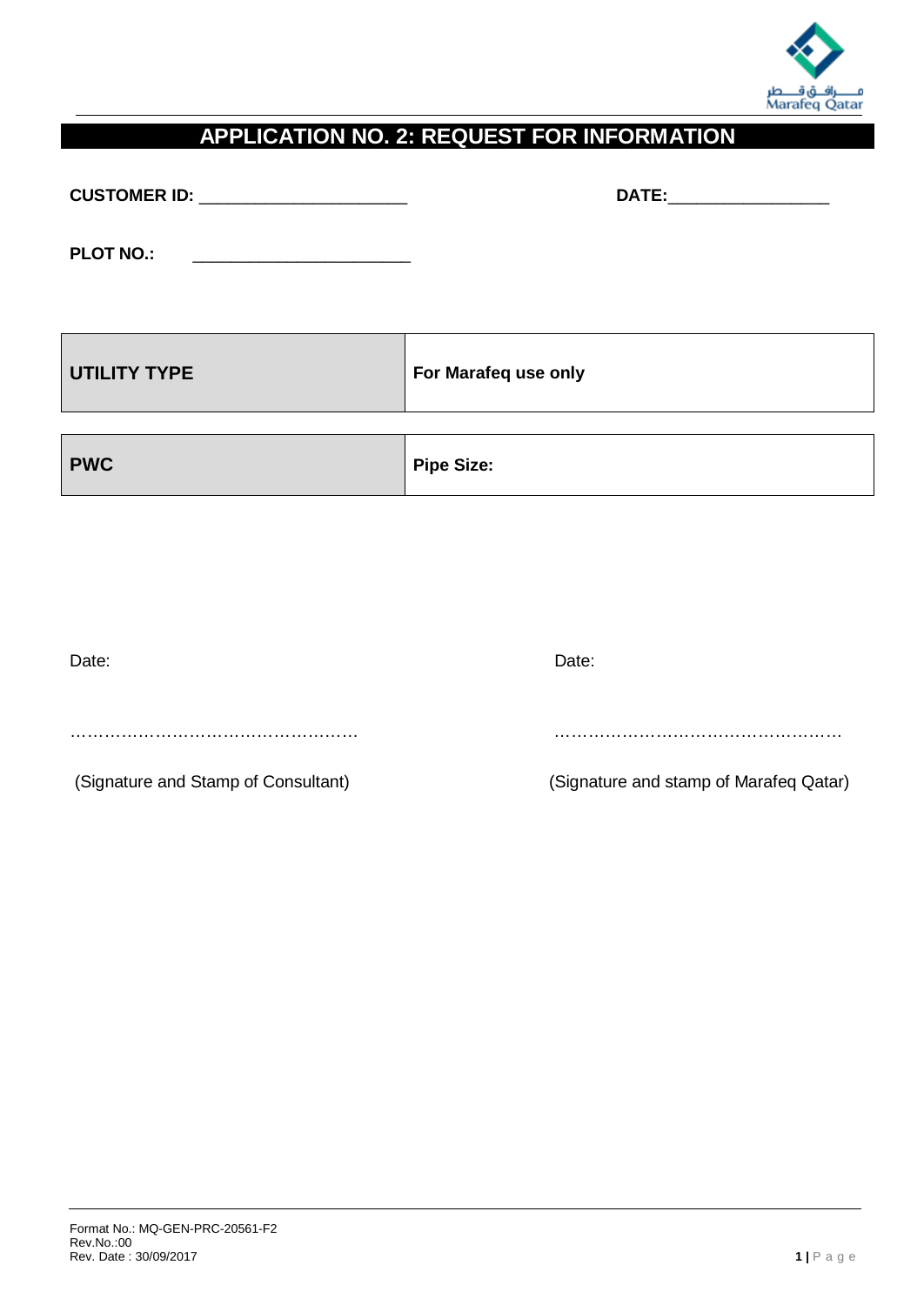

| APPLICATION NO. 3: PNEUMATIC AND TRADITIONAL WASTE MANAGEMENT                                                                                |                                                               |                                                           |  |  |  |
|----------------------------------------------------------------------------------------------------------------------------------------------|---------------------------------------------------------------|-----------------------------------------------------------|--|--|--|
| TO BE COMPLETED BY THE CONSULTANT                                                                                                            |                                                               |                                                           |  |  |  |
| <b>CUSTOMER ID</b>                                                                                                                           |                                                               | DATE:                                                     |  |  |  |
| <b>DOCUMENT NUMBER</b>                                                                                                                       |                                                               |                                                           |  |  |  |
|                                                                                                                                              | <b>CONSULTANT INFORMATION</b>                                 |                                                           |  |  |  |
| Name:                                                                                                                                        |                                                               | <b>Contact Person:</b>                                    |  |  |  |
| Address:                                                                                                                                     |                                                               |                                                           |  |  |  |
| Telephone:                                                                                                                                   |                                                               | <b>Mobile:</b>                                            |  |  |  |
| Fax:                                                                                                                                         |                                                               | Email:                                                    |  |  |  |
|                                                                                                                                              | <b>STAGE</b>                                                  |                                                           |  |  |  |
| Preliminary Design<br><b>Detailed Design</b><br><b>PWC Material Submittals</b><br>Method Statement and Other Documents                       |                                                               |                                                           |  |  |  |
| <b>DOCUMENTS CHECK LIST</b>                                                                                                                  |                                                               |                                                           |  |  |  |
| <b>Preliminary Design Stage:</b>                                                                                                             |                                                               | <b>PWC Material Submittals:</b>                           |  |  |  |
| Building site plan drawing.                                                                                                                  |                                                               | Material submittal for PWC Equipment. Index sheet for the |  |  |  |
|                                                                                                                                              | Architectural layout drawing showing the DV room location and | contents of the submittal.                                |  |  |  |
| space for bulky waste.                                                                                                                       |                                                               | Index sheet for the contents of the submittal.            |  |  |  |
| Access to bulk waste room by waste truck.                                                                                                    |                                                               |                                                           |  |  |  |
| PWC design conformance application.                                                                                                          |                                                               |                                                           |  |  |  |
|                                                                                                                                              | Index sheet for the contents of the submittal.                |                                                           |  |  |  |
| <b>Detailed Design Stage:</b>                                                                                                                |                                                               |                                                           |  |  |  |
| PWC piping detailed layout and section drawing indicating the<br>limit of works at the plot boundary connection as per Design<br>Guidelines. |                                                               |                                                           |  |  |  |
| Garbage chute detail drawing indicating waste inlet volume<br>control hopper door, chute diameter and DV room.                               |                                                               |                                                           |  |  |  |
| panel.                                                                                                                                       | Indicate chute cleaning and fire alarm signal to PWC control  |                                                           |  |  |  |
|                                                                                                                                              | Compliance statement to Marafeq's guidelines.                 |                                                           |  |  |  |
|                                                                                                                                              | Index sheet for the contents of the submittal.                |                                                           |  |  |  |
|                                                                                                                                              |                                                               |                                                           |  |  |  |

\_\_\_\_\_\_\_\_\_\_\_\_\_\_\_\_\_\_\_\_\_\_\_\_\_\_\_\_\_\_\_\_\_\_ \_\_\_\_\_\_\_\_\_\_\_\_\_\_\_\_\_\_\_\_\_\_\_\_\_\_\_\_\_\_\_\_\_\_\_\_\_\_\_\_\_\_\_

\_\_\_\_\_\_\_\_\_\_\_\_\_\_\_\_\_\_\_\_\_\_\_\_\_\_\_\_\_\_\_\_\_\_\_\_\_\_\_\_\_\_\_\_\_\_\_\_\_\_\_\_\_\_\_\_\_\_\_\_\_\_\_\_\_\_\_\_\_\_\_\_\_\_\_\_\_\_\_\_\_\_\_\_\_\_\_\_\_\_\_\_

(Signature, Date and Stamp of Consultant) (Checked and Received by MQ Customer Service)